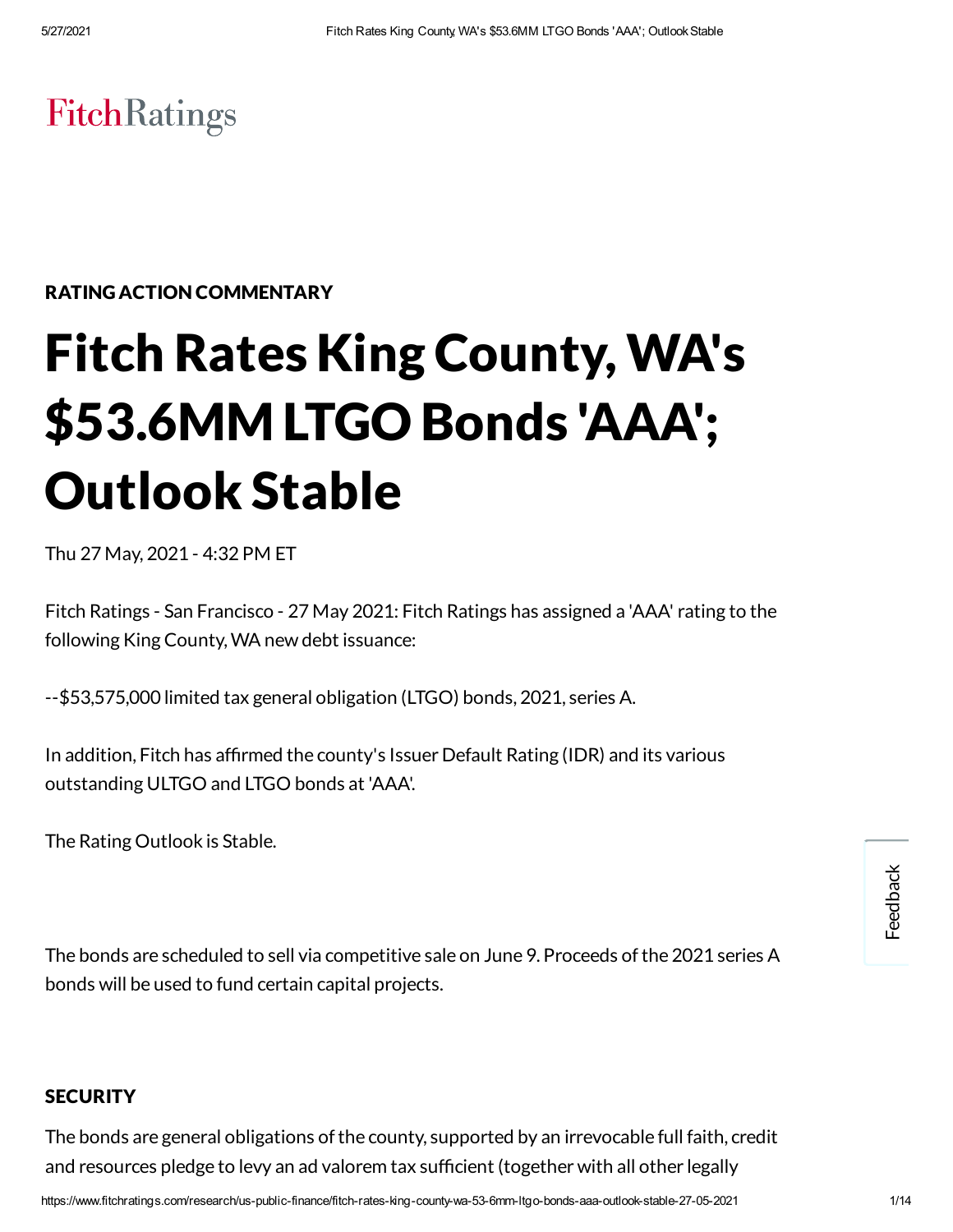available monies) to pay debt service. The county's pledge on LTGO bonds is constrained by property tax levy growth of 1% per year, plus new construction, and a rate cap of \$1.80 per \$1,000 of taxable assessed value (TAV).

#### ANALYTICAL CONCLUSION

The 'AAA' IDR and GO rating reflect the county's strong economic underpinnings, superior gap-closing capacity and low liability levels. The county is well positioned to withstand economic weakness and fiscal challenges, performing well in both Fitch's moderate (-1% GDP) and baseline (-3.5% GDP) economic scenarios.A history of steady revenue growth and sound financial cushion offset constraints on the county's independent ability to increase the property tax levy.

#### ECONOMIC RESOURCE BASE

King County benefits from a diverse economy and tax base that encompasses nearly 30% of the state's population including Seattle, the Pacific Northwest's largest city. Major private employers include Microsoft,Amazon, and Boeing. The regional economy is also supported by a substantial military presence.

Prior to the coronavirus-induced recession, economic growth in the county and region was robust, with rapid expansion of information technology employment and ongoing construction activity. The aerospace industry had already been affected by Boeing's grounding in 2019 ofthe 737 MAX. In 2020, Boeing decided to consolidate the 787 Dreamliner aircraft production in South Carolina, which will result in job losses in the region over the next several months.

The coronavirus recession was sharp but brief in King County, with employment falling about 10% in the spring of 2020 and improving gradually since then. According to the county, information sector employment remained fairly stable while construction dropped and then recovered; manufacturing remains more than 10% below pre-pandemic levels, due in part to the changes at Boeing mentioned above. The leisure and hospitality sector employment remains about 30% below its pre-pandemic level.

#### KEY RATING DRIVERS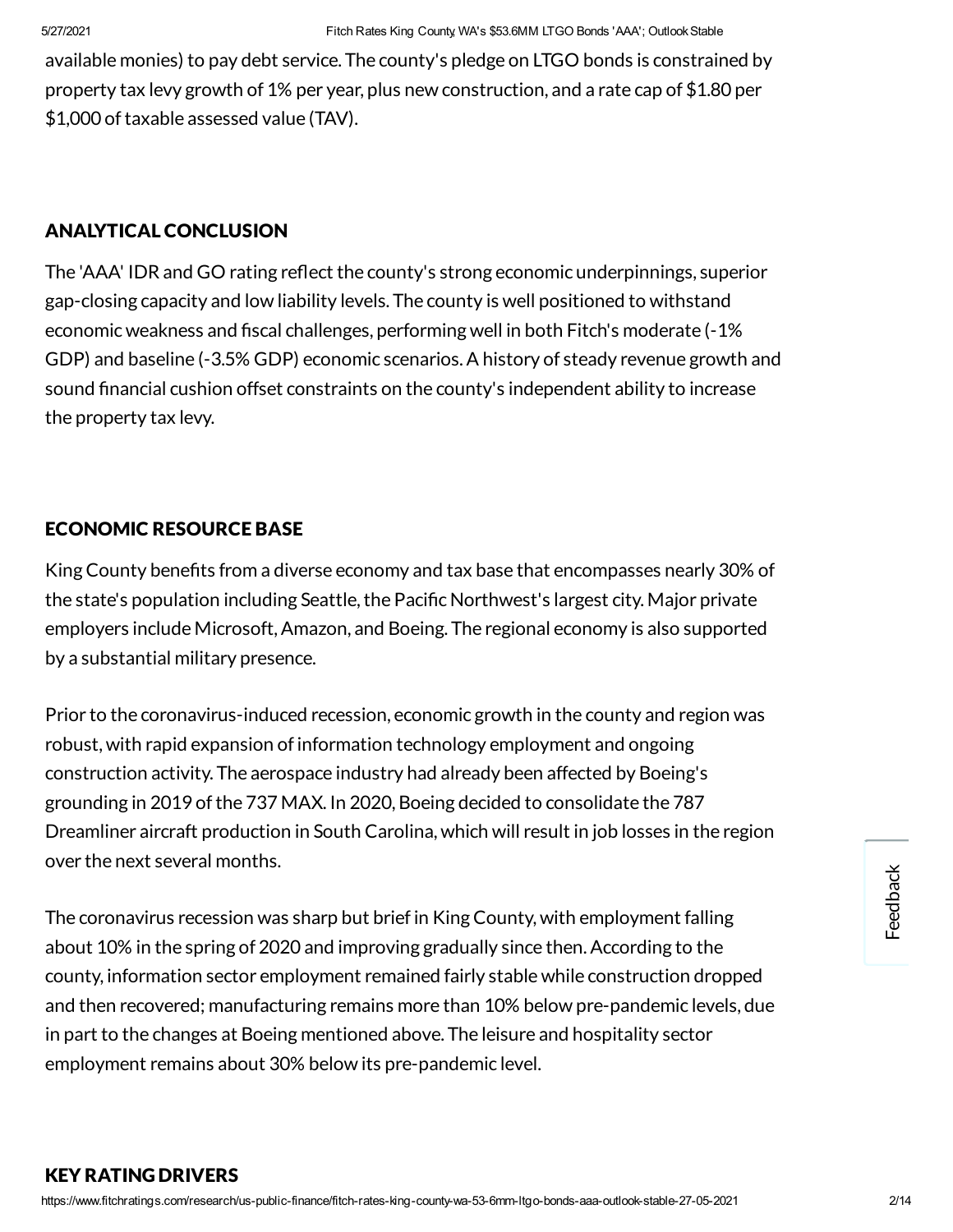#### **Revenue Framework: 'aa'**

Over the last 10 years, general fund revenues have lagged behind overall U.S. economic performance, but have exceeded inflation. Fitch expects that trend to continue over the long term given constraints on the revenue system that keep the county from fully benefitting from economic growth. The county's independent legal ability to raise revenues is satisfactory.

#### **Expenditure Framework: 'aa'**

Constraints on revenue increases have challenged the county's ability to address inflationary and population-based expenditure growth; however, management has a strong track record of closing budget gaps and aligning expenditures with revenues.Carrying costs for debt service and retiree benefits are low to moderate.

#### **Long-Term Liability Burden: 'aaa'**

Long-term liabilities, primarily in the form of overlapping debt, are a low burden on the resource base. The county participates in several state pension plans and has a minimal OPEB liability.

#### **Operating Performance: 'aaa'**

The county used a combination of spending cuts, revenue raising and use of reserves to balance the 2021 budget assuming continued weak performance due to pandemic mitigation efforts. Given strong reserve levels and other tools available, Fitch expects the county to retain its superior gap-closing capacity.

#### RATING SENSITIVITIES

Factors that could, individually or collectively, lead to positive rating action/upgrade: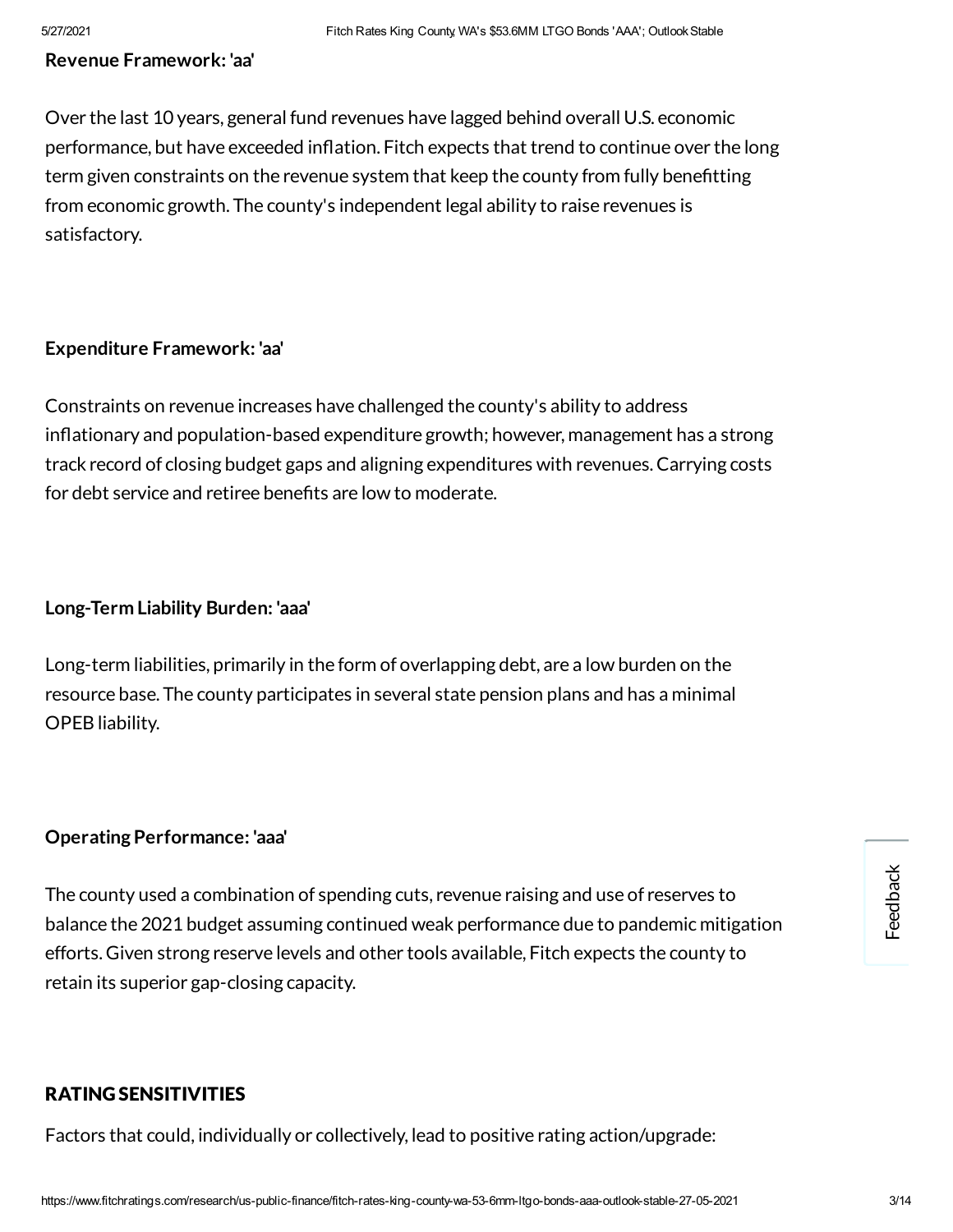--Upgrades are not possible as the ratings are currently at the highest level.

Factors that could, individually or collectively, lead to negative rating action/downgrade:

--An inability to address the fiscal challenges triggered by a slower than expected economic recovery, as evidenced by insufficient budget management, reducing the county's financial resiliency by the end of the recovery period.

--An inability to manage ongoing expenditure pressures in response to statutory limits on revenue growth, coupled with salary and benefit costs that outpace revenue growth.

#### BEST/WORST CASE RATING SCENARIO

International scale credit ratings of Sovereigns, Public Finance and Infrastructure issuers have a best-case rating upgrade scenario (defined as the 99th percentile of rating transitions, measured in a positive direction) of three notches over a three-year rating horizon; and a worst-case rating downgrade scenario (defined as the 99th percentile of rating transitions, measured in a negative direction) of three notches over three years. The complete span of best- and worst-case scenario credit ratings for all rating categories ranges from 'AAA' to 'D'. Best- and worst-case scenario credit ratings are based on historical performance. For more information about the methodology used to determine sector-specific best- and worst-case scenario credit ratings, visit https://www.fitchratings.com/site/re/10111579.

#### CURRENT DEVELOPMENTS

The recently-enacted the American Rescue Plan Act (ARPA) will provide \$350 billion in direct aid to state and local governments and additional funding for transit systems and school districts (through the states) as well as a significant amount of economic stimulus that should have a positive near-term impact on state and local government revenues. Fitch does not expect the stimulus aid to alter the long-term credit fundamentals of state and local governments but should bridge near-term fiscal gaps

(https://www.fitchratings.com/research/us-public-finance/american-rescue-plan-boostsstate-local-government-budgets-11-03-2021).

Budget Impact and Response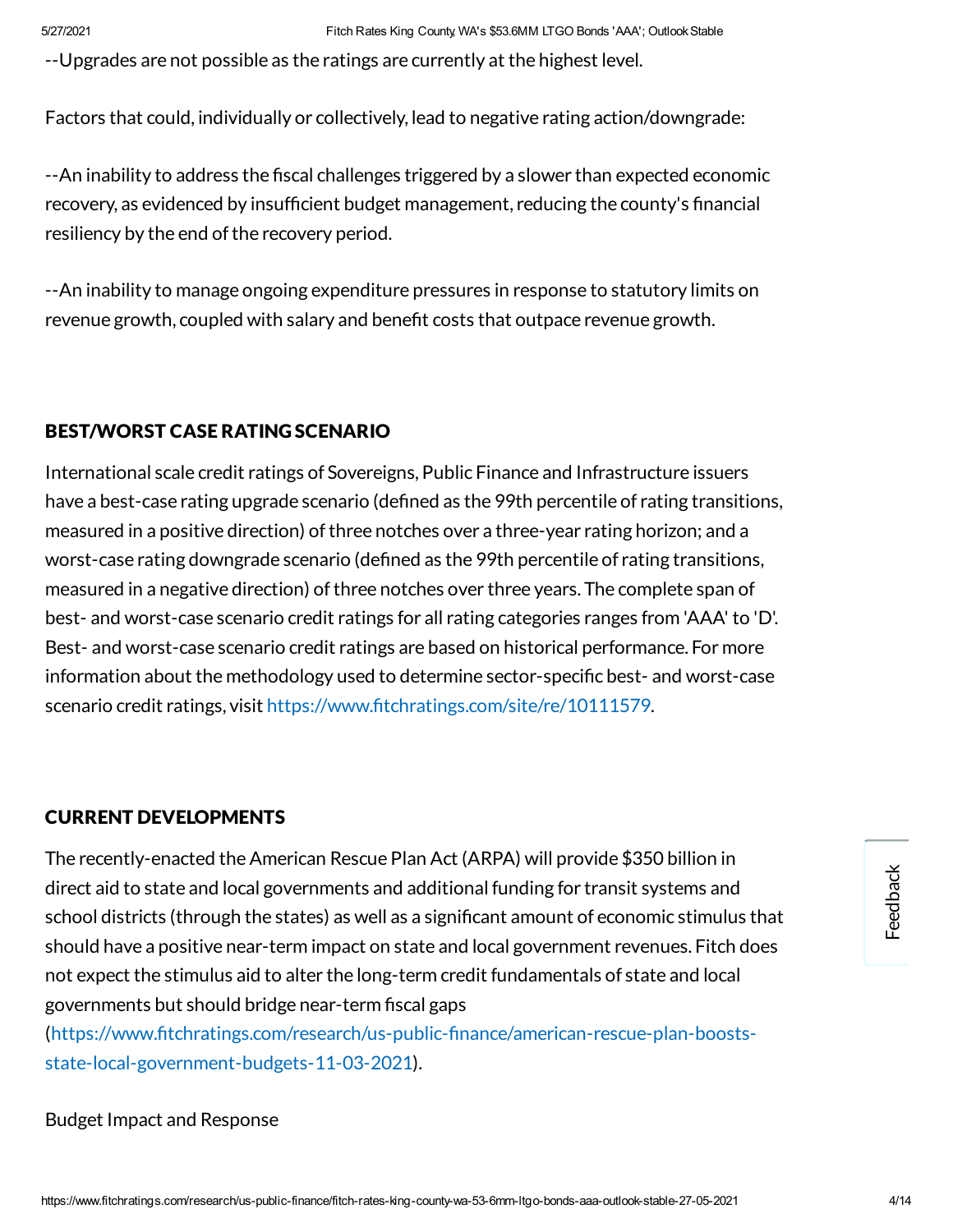#### 5/27/2021 Fitch Rates King County, WA's \$53.6MM LTGO Bonds 'AAA'; OutlookStable

The county's fiscal year coincides with the calendar year so almost the entire 2020 fiscal year was affected by the economic weakness from coronavirus mitigation efforts. Performance was better than earlier forecast, with sales and property taxes and ending fund balance all higher than in the county's August 2020 forecast. The county estimates sales taxes totaled about \$132 million in 2020, down about 4% compared to 2019 (\$5.5 million), and that property taxes were about \$380 million, an increase of 2.9% (\$10.5 million) over 2019. Early in the 2020 budget year, in response to the decline in sales taxes, the county kept some positions vacant and made other spending adjustments in preparation for the development ofthe 2021-2022 budget. The county estimates it ended 2020 with roughly break-even operations.

The 2021-2022 biennial budget assumes a gradual return of normal of economic activity, with hospitality - such as cruises and conventions - not likely to return to normal levels for another year or two. The county's most recent economic and revenue forecast (March 2021) estimates an 8% gain in sales taxes in 2021 and 5.25% in 2022 and estimates that property taxes will increase by about 2.4% to 2.5% each year. The budget assumes no 2021 salary increases for open contracts, including for the coalition of unions which is currently negotiating its contract potentially through 2024.

The 2021-2022 general fund biennial budget totals about \$1.9 billion, roughly the same as the 2019-2020 budget, not including revenues and expenditures related to the pandemic. The lower than previously forecasted sales taxes along with some cost increases and new programs resulted in an estimated \$143 million budget gap (about 8% ofthe biennial budget) that the county closed through improving efficiencies in service delivery, eliminating positions (including 14 filled positions) and reducing or eliminating services. The county also increased general fund revenue by charging utilities for the use of right-of-way on countyowned land (estimated at \$30 million annually) and eliminating the use of a downtown office building, saving \$5 million in operating costs and \$40 million in deferred maintenance. The budget also appropriates about \$29 million in undesignated fund balance and some ofthe rainy day reserve; however, given ARPA funding and improved prospects for tax revenues, the county now expects it will not use the rainy day reserve in 2021.

#### CREDIT PROFILE

https://www.fitchratings.com/research/us-public-finance/fitch-rates-king-county-wa-53-6mm-ltgo-bonds-aaa-outlook-stable-27-05-2021 5/14 King County has benefited from above-average population and employment growth during the past decade, and has an estimated 2020 population of 2.3 million. Educational attainment levels are well above the national average and annual personal income growth has been close to 6% in recent years. The county continues to attract new residents drawn by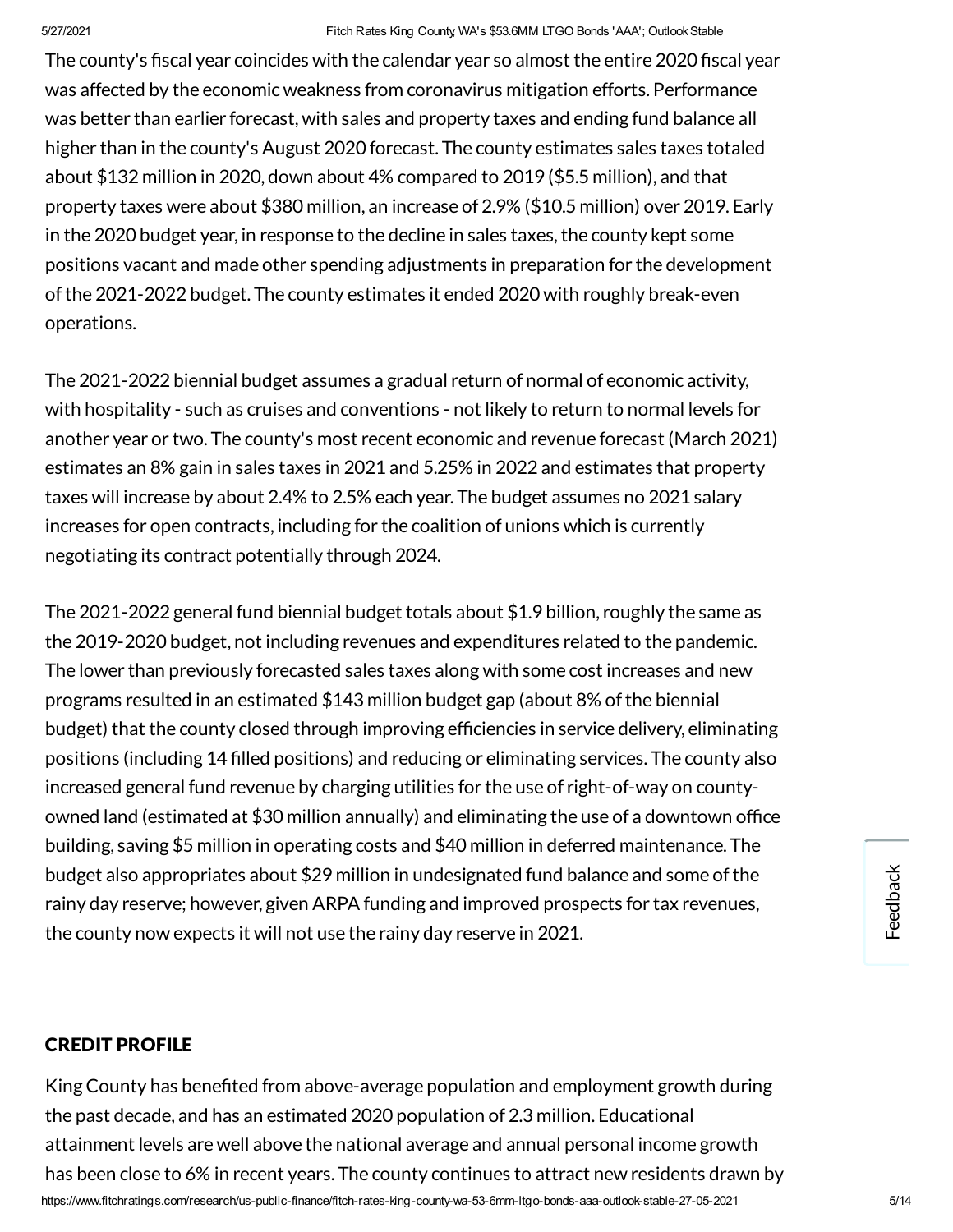high-paying jobs in the information technology sector, which Fitch expects to support sustained economic growth.

#### REVENUE FRAMEWORK

For the 10 years through 2019, revenue growth outpaced inflation but remained below overall U.S. economic performance. Fitch expects county revenues to continue to exceed inflation based on population gains and ongoing economic development, but to lag behind U.S. GDP over the long term due to the statutory limit.

Property taxes accounted for approximately 40% of general fund revenues in 2019 and have provided a steady source of revenue growth due to ongoing additions to the tax base from new construction, which are not considered in the 1% statutory limit on property tax levy growth.Charges for services, which include revenues received for services provided on behalf of other local governments, accounted for 31% of general fund revenue in 2019, while sales taxes provided an additional 17%.

Prior to 2020, sales tax revenue growth had been strong, benefitting from higher than usual sales in unincorporated areas (which garner the county a larger share of the taxable sales value), as well as newly instituted taxing of remote sellers. The 1% statutory limit on increases to the property tax levy also provides downside protection by allowing the tax rate to increase to result in the 1% levy increase should property tax values decline.

Property and sales tax increases require voter approval. The county's chief area of independent revenue flexibility is in charges for services. In aggregate, these tools provide the county with satisfactory independent legal ability to raise operating revenues in relation to expected normal cyclical declines.

#### EXPENDITURE FRAMEWORK

Law, safety and justice is the county's primary responsibility and accounts for about threequarters of general fund expenditures in 2019. In 2019, the county settled with two of its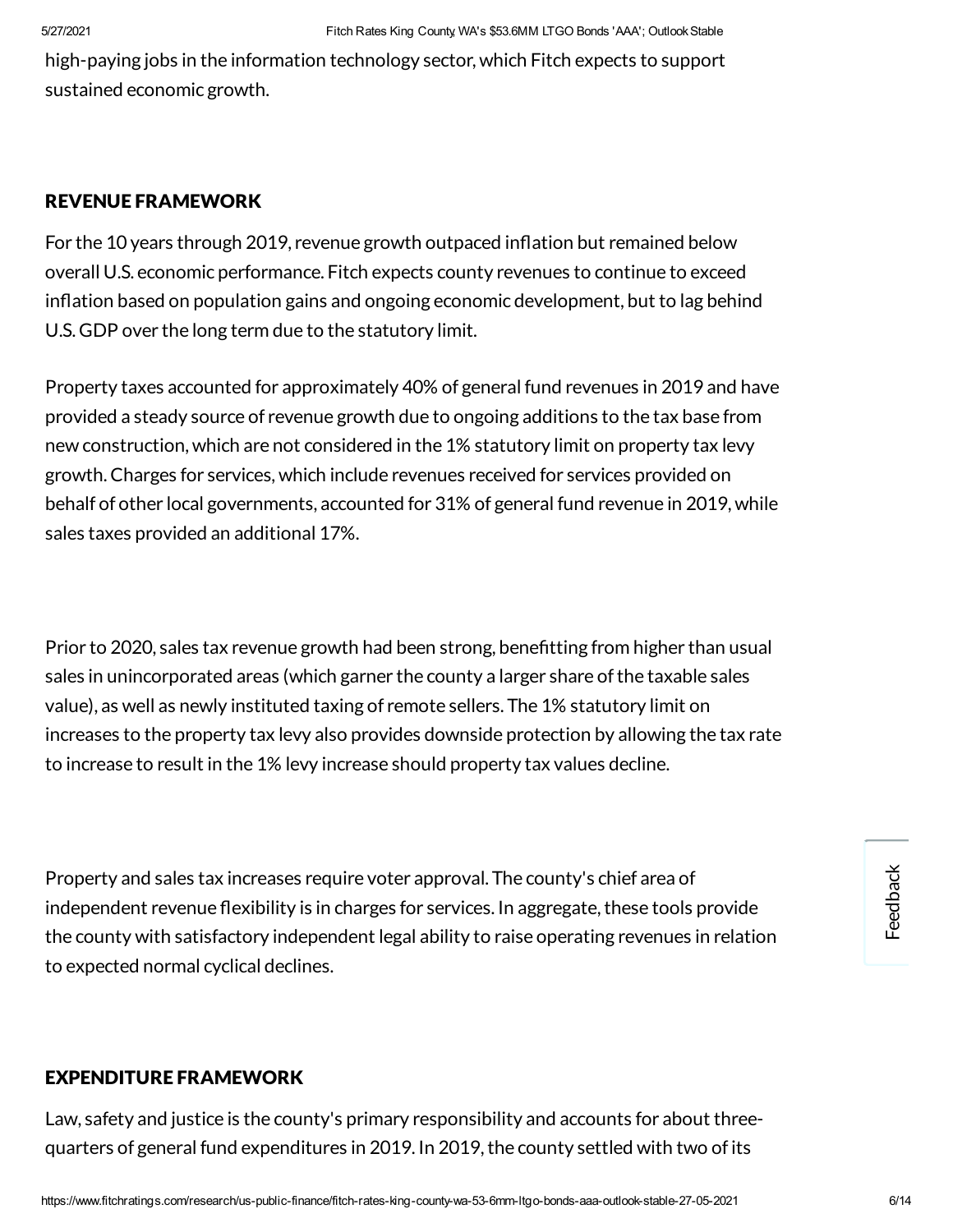larger unions with a 4% wage increase for 2019 and 1.5% each on January 2020 and July 2020. A majority of the other unions agreed to similar terms. The 2021-2022 biennial budget assumes no wage increases in 2021 and 2% for 2022.

Based on current spending practices, Fitch expects expenditure growth to be marginally above revenue growth over time in the absence of policy action.

Expenditure-cutting flexibility is solid. The county's carrying costs for debt service and retiree benefits were equal to about 10% of spending in 2019, but approximately 40% of pension costs (about two thirds of the total carrying costs) were paid from county enterprise funds. In addition, the county has incorporated ongoing expenditure controls into its biennial budget process, providing a strong starting point for potential cuts that may be required in a downturn or in order to align revenues with expenditures given terms of recent labor contracts.

#### LONG-TERM LIABILITY BURDEN

The county's long-term liability burden, including direct and overlapping debt and the Fitchadjusted net pension liabilities, totals about \$9.9 billion, which is low relative to the county's resource base at about 5% of personal income. The county plans to issue about \$1 billion in new money limited tax GO bonds over the next biennium for bridge replacements, land purchases,facility improvements and the affordable housing and solid waste capital programs. In addition, the voters approved a \$1.7 billion GO bond measure on the November 2020 ballot to finance needed improvements to the county's Harborview Medical Center, including seismic improvements. The county amortizes its debt rapidly with almost 80% of its outstanding GO bonds paid off in 10 years.

The county participates in several state-sponsored pension plans that are adequately funded under Fitch's assumption of 6% investment returns. OPEB liabilities are low at approximately 0.1% of personal income.

#### OPERATING PERFORMANCE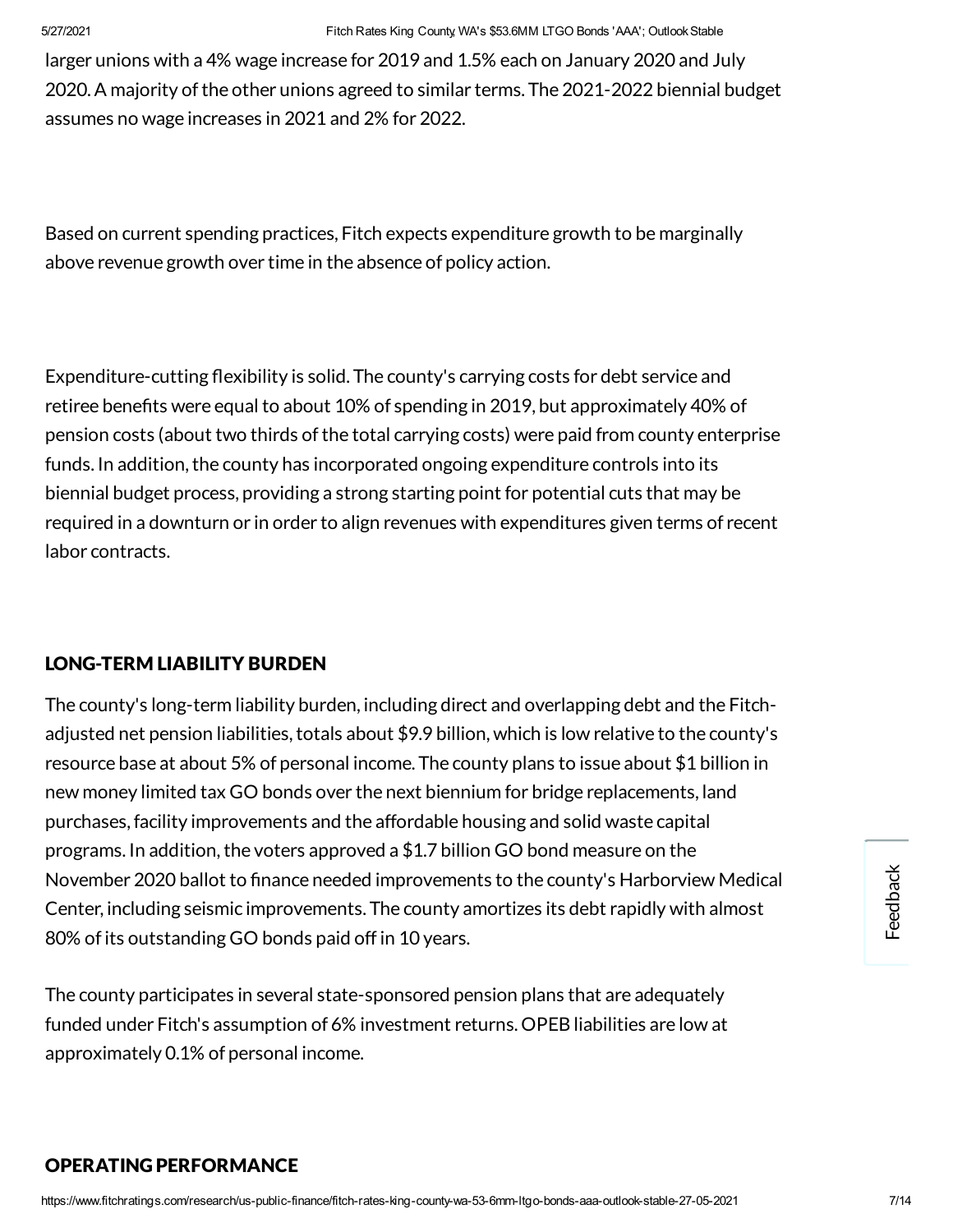#### 5/27/2021 Fitch Rates King County, WA's \$53.6MM LTGO Bonds 'AAA'; OutlookStable

The Fitch Analytical Stress Test (FAST) scenario analysis tool relates historicaltax revenue volatility to GDP to support the assessment of operating performance under Fitch's criteria. The FAST is not a forecast, but it represents Fitch's estimate of possible revenue behavior in a downturn based on historical revenue performance. Hence, actual revenue declines will vary from the FAST results, and Fitch expects that the county will implement necessary corrective actions to offset them. The FAST does provide a relative sense of the risk exposure of a particular local government entity compared to other local government entities.

The county's FAST results under the moderate decline scenario, which assumes no policy action, show the county maintaining unrestricted general fund reserves well above the level required to maintain a 'aaa' financial resilience assessment. The county ended 2019 with an unrestricted general fund balance of over \$182 million, or 20% of general fund spending.As noted, the county estimates ending 2020 with break-even operations and roughly the same level of reserves. Fitch believes the county is well positioned to address the current fiscal challenges associated with slower revenue growth as the recovery takes hold and will maintain reserves that are consistent with the highest financial resilience assessment. This expectation is based on strong past performance, a healthy starting point for reserves, solid control over spending and a relatively manageable gap that would open in the downside scenario.

Financial resilience is supported by a policy that targets unassigned reserves at 8% (lowered to 6% in the 2021-2022 biennium) of general fund revenues, as well as a rainy day reserve that exceeded \$25 million at the end of 2020 (equal to about 3% of general fund spending). At the end of 2020, the county also retained approximately \$17 million in available balances outside the general fund.

The county has demonstrated a strong commitment to financial flexibility through the maintenance of reserves at targeted levels, extensive and conservative financial forecasting and monitoring, and regular closure of budget gaps without the use of reserves. In addition, the county has a track record of moving expenditure responsibilities outside ofthe general fund through voter-approved increases to property tax levy limits for specific purposes.

In addition to the sources of information identified in Fitch's applicable criteria specified below, this action was informed by information from Lumesis.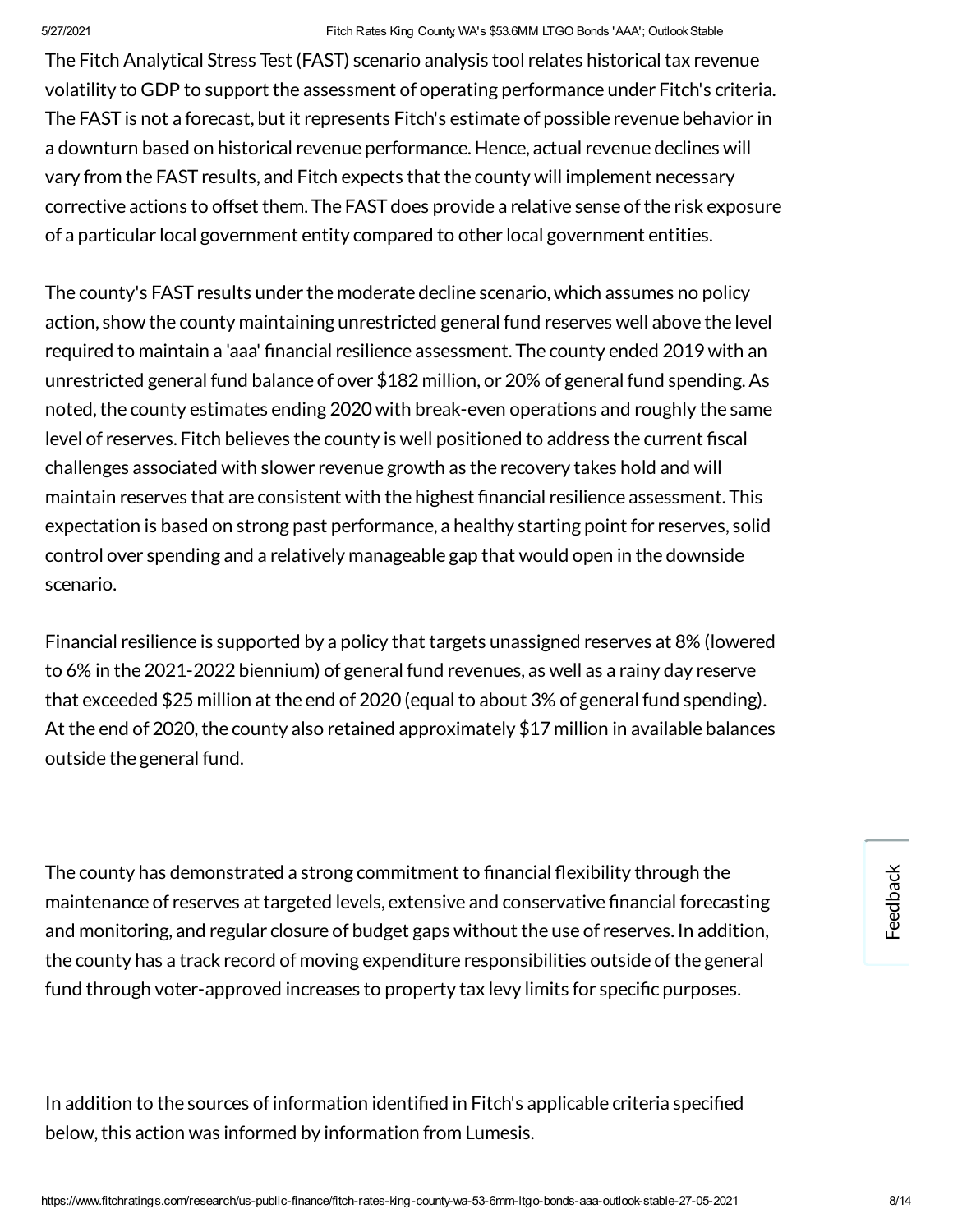#### REFERENCES FOR SUBSTANTIALLY MATERIAL SOURCE CITED AS KEY DRIVER OF RATING

The principal sources of information used in the analysis are described in the Applicable Criteria.

#### ESG CONSIDERATIONS

Unless otherwise disclosed in this section, the highest level of ESG credit relevance is a score of'3'. This means ESG issues are credit-neutral or have only a minimal credit impact on the entity, either due to their nature or the way in which they are being managed by the entity. For more information on Fitch's ESG Relevance Scores, visit www.fitchratings.com/esg

| <b>ENTITY/DEBT</b>                                                                                     | <b>RATING</b>    |                                  |          | <b>PRIOR</b>                           |          |
|--------------------------------------------------------------------------------------------------------|------------------|----------------------------------|----------|----------------------------------------|----------|
| <b>King County</b><br>(WA) [General<br>Government]                                                     | LT<br><b>IDR</b> | <b>AAA Rating Outlook Stable</b> | Affirmed | <b>AAA Rating</b><br>Outlook<br>Stable |          |
| King<br>$\bullet$<br>County<br>(WA)<br>/General<br>Obligation<br>- Limited<br>Tax/1LT                  | LT               | <b>AAA Rating Outlook Stable</b> | Affirmed | <b>AAA Rating</b><br>Outlook<br>Stable | Feedback |
| King<br>$\bullet$<br>County<br>(WA)<br>/General<br>Obligation<br><b>VIEW ADDITIONAL RATING DETAILS</b> | LT               | <b>AAA Rating Outlook Stable</b> | Affirmed | <b>AAA Rating</b><br>Outlook<br>Stable |          |

#### RATING ACTIONS

#### FITCH RATINGS ANALYSTS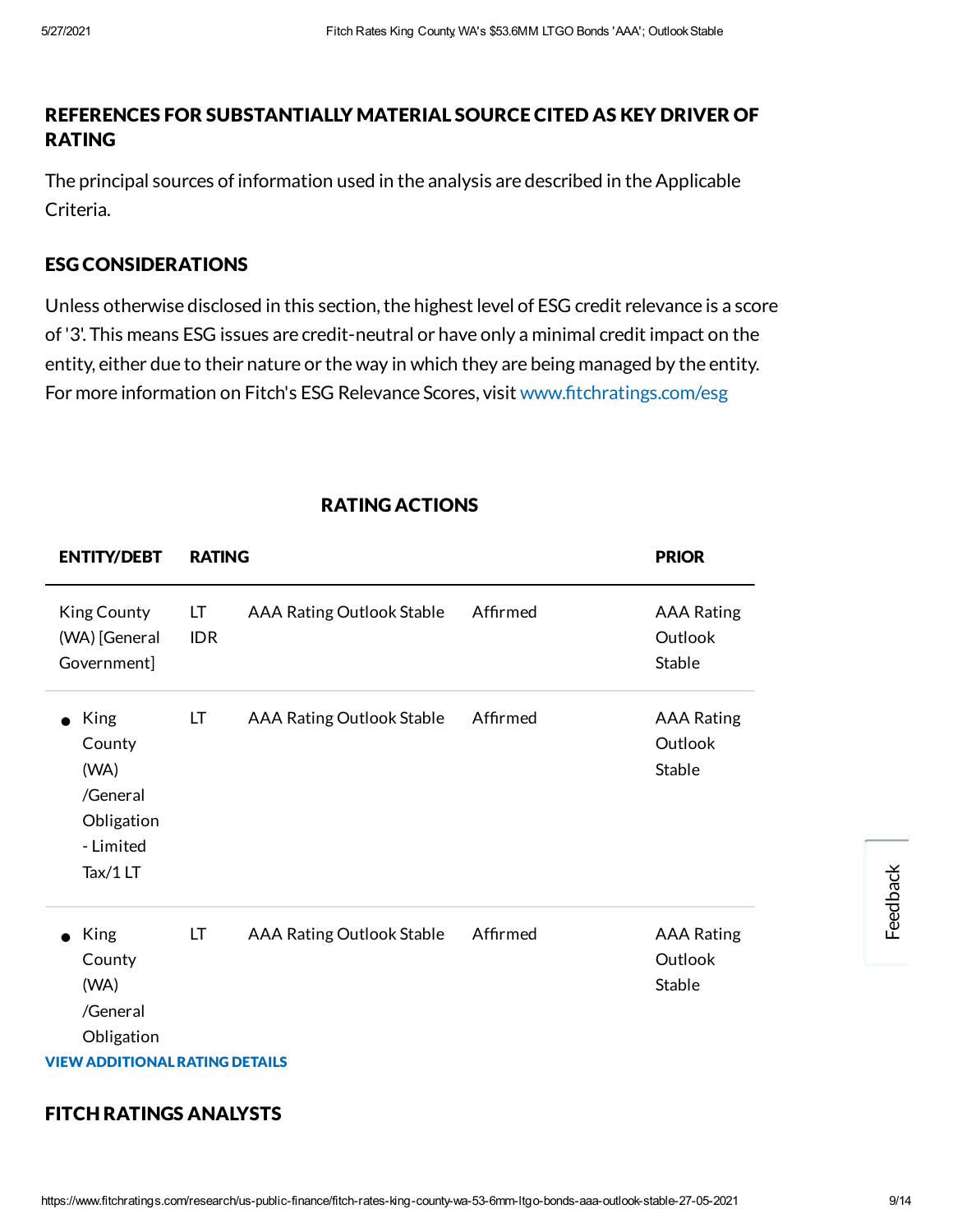#### **Karen Ribble**

Senior Director Primary Rating Analyst +1 415 732 5611 Fitch Ratings, Inc. One Post Street, Suite 900 San Francisco,CA 94104

#### **Graham Schnaars**

Associate Director Secondary Rating Analyst +1 415 732 7578

**Steve Murray** Senior Director CommitteeChairperson +1 512 215 3729

#### MEDIA CONTACTS

**Sandro Scenga** New York +1 212 908 0278 sandro.scenga@thefitchgroup.com

Additional information is available on www.fitchratings.com

#### APPLICABLE CRITERIA

U.S. Public Finance [Tax-Supported](https://www.fitchratings.com/research/us-public-finance/us-public-finance-tax-supported-rating-criteria-04-05-2021) Rating Criteria (pub. 04 May 2021) (including rating assumption sensitivity)

#### APPLICABLE MODELS

Numbers in parentheses accompanying applicable model(s) contain hyperlinks to criteria providing description of model(s).

FAST EconometricAPI - Fitch Analytical Stress Test Model, v3.0.0 ([1\)](https://www.fitchratings.com/research/us-public-finance/us-public-finance-tax-supported-rating-criteria-04-05-2021)

#### ADDITIONAL DISCLOSURES

### [Dodd-Frank](https://www.fitchratings.com/research/us-public-finance/fitch-rates-king-county-wa-53-6mm-ltgo-bonds-aaa-outlook-stable-27-05-2021/dodd-frank-disclosure) Rating Information Disclosure Form

Feedback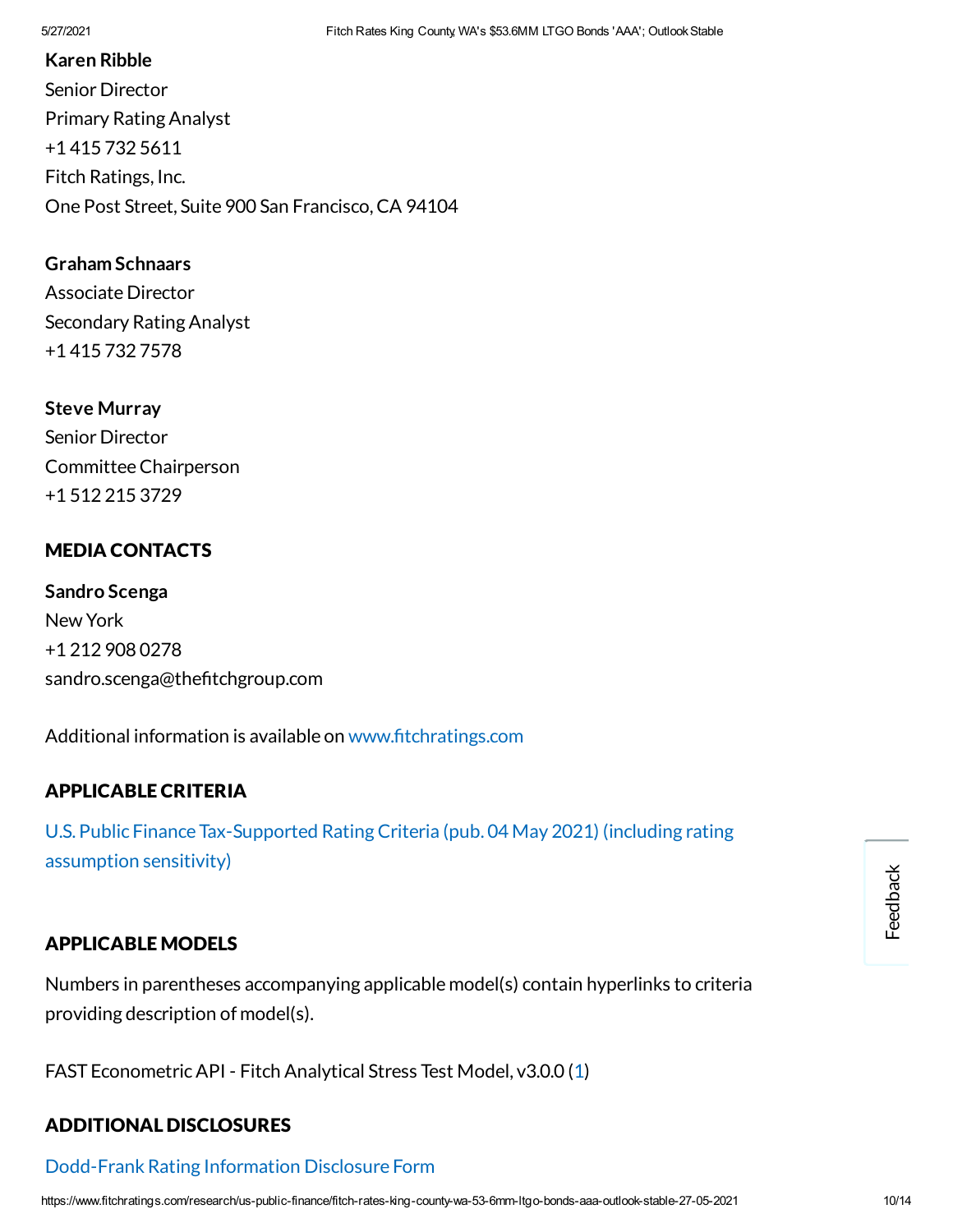5/27/2021 Fitch Rates King County, WA's \$53.6MM LTGO Bonds 'AAA'; OutlookStable

[Endorsement](#page-12-0) Policy

## ENDORSEMENT STATUS

King County (WA) EU Endorsed, UK Endorsed

### DISCLAIMER

ALL FITCH CREDITRATINGSARE SUBJECT TO CERTAIN LIMITATIONSAND DISCLAIMERS. PLEASE READ THESE LIMITATIONSAND DISCLAIMERSBY FOLLOWING THIS LINK: [HTTPS://WWW.FITCHRATINGS.COM/UNDERSTANDINGCREDITRATINGS.](https://www.fitchratings.com/UNDERSTANDINGCREDITRATINGS) IN ADDITION, THE FOLLOWING [HTTPS://WWW.FITCHRATINGS.COM/RATING-](https://www.fitchratings.com/rating-definitions-document)DEFINITIONS-DOCUMENT DETAILS FITCH'SRATING DEFINITIONS FOR EACH RATING SCALE AND RATING CATEGORIES, INCLUDING DEFINITIONS RELATING TO DEFAULT. PUBLISHED RATINGS,CRITERIA,AND METHODOLOGIESAREAVAILABLE FROM THIS SITEATALL TIMES. FITCH'SCODE OF CONDUCT,CONFIDENTIALITY,CONFLICTSOF INTEREST,AFFILIATE FIREWALL,COMPLIANCE,AND OTHER RELEVANT POLICIESAND PROCEDURESAREALSO AVAILABLE FROM THECODE OF CONDUCT SECTION OF THIS SITE. DIRECTORSAND SHAREHOLDERSRELEVANT INTERESTSAREAVAILABLEAT [HTTPS://WWW.FITCHRATINGS.COM/SITE/REGULATORY](https://www.fitchratings.com/site/regulatory). FITCH MAY HAVE PROVIDED ANOTHER PERMISSIBLE SERVICE TO THE RATED ENTITY OR ITSRELATED THIRD PARTIES. DETAILS OF THIS SERVICE FOR WHICH THE LEAD ANALYST IS BASED IN AN ESMA- OR FCA-REGISTERED FITCH RATINGSCOMPANY (OR BRANCH OF SUCH A COMPANY) CAN BE FOUND ON THE ENTITY SUMMARY PAGE FOR THIS ISSUER ON THE FITCH RATINGSWEBSITE.

#### READ LESS

# COPYRIGHT

Copyright © 2021 by Fitch Ratings, Inc., Fitch Ratings Ltd. and its subsidiaries. 33 Whitehall Street, NY, NY 10004. Telephone: 1-800-753-4824, (212) 908-0500. Fax: (212) 480-4435. Reproduction or retransmission in whole or in part is prohibited except by permission.All rights reserved. In issuing and maintaining its ratings and in making other reports (including forecast information), Fitch relies on factual information it receives from issuers and underwriters and from other sources Fitch believes to be credible. Fitch conducts a reasonable investigation of the factual information relied upon by it in accordance with its ratings methodology, and obtains reasonable verification of that information from independent sources, to the extent such sources are available for a given security or in a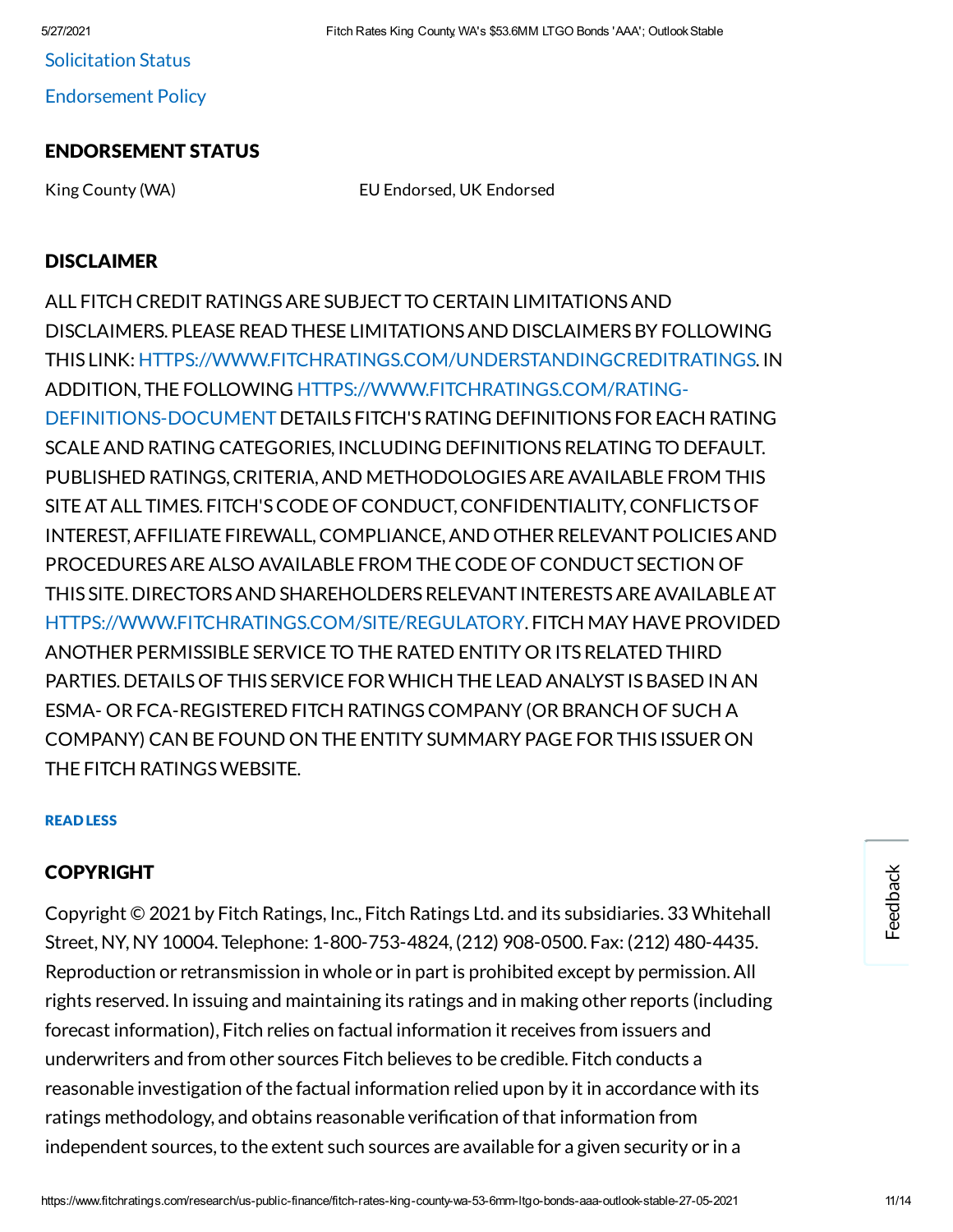given jurisdiction. The manner of Fitch's factual investigation and the scope ofthe thirdparty verification it obtains will vary depending on the nature of the rated security and its issuer, the requirements and practices in the jurisdiction in which the rated security is offered and sold and/or the issuer is located, the availability and nature of relevant public information, access to the management of the issuer and its advisers, the availability of preexisting third-party verifications such as audit reports, agreed-upon procedures letters, appraisals, actuarial reports, engineering reports, legal opinions and other reports provided by third parties, the availability of independent and competent third- party verification sources with respect to the particular security or in the particular jurisdiction of the issuer, and a variety of other factors. Users of Fitch's ratings and reports should understand that neither an enhanced factual investigation nor any third-party verification can ensure that all ofthe information Fitch relies on in connection with a rating or a report will be accurate and complete. Ultimately, the issuer and its advisers are responsible for the accuracy of the information they provide to Fitch and to the market in offering documents and other reports. In issuing its ratings and its reports, Fitch must rely on the work of experts, including independent auditors with respect to financial statements and attorneys with respect to legal and tax matters. Further, ratings and forecasts of financial and other information are inherently forward-looking and embody assumptions and predictions about future events that by their nature cannot be verified as facts. As a result, despite any verification of current facts, ratings and forecasts can be affected by future events or conditions that were not anticipated at the time a rating or forecast was issued or affirmed.

The information in this report is provided "as is" without any representation or warranty of any kind, and Fitch does not represent or warrant that the report or any of its contents will meet any of the requirements of a recipient of the report. A Fitch rating is an opinion as to the creditworthiness of a security. This opinion and reports made by Fitch are based on established criteria and methodologies that Fitch is continuously evaluating and updating. Therefore, ratings and reports are the collective work product of Fitch and no individual, or group of individuals, is solely responsible for a rating or a report. The rating does not address the risk of loss due to risks other than credit risk, unless such risk is specifically mentioned. Fitch is not engaged in the offer or sale of any security.All Fitch reports have shared authorship. Individuals identified in a Fitch report were involved in, but are not solely responsible for, the opinions stated therein. The individuals are named for contact purposes only.A report providing a Fitch rating is neither a prospectus nor a substitute for the information assembled, verified and presented to investors by the issuer and its agents in connection with the sale of the securities. Ratings may be changed or withdrawn at any time for any reason in the sole discretion of Fitch. Fitch does not provide investment advice of any sort. Ratings are not a recommendation to buy, sell, or hold any security. Ratings do not comment on the adequacy of market price, the suitability of any security for a particular investor, or the tax-exempt nature or taxability of payments made in respect to any security.

Feedback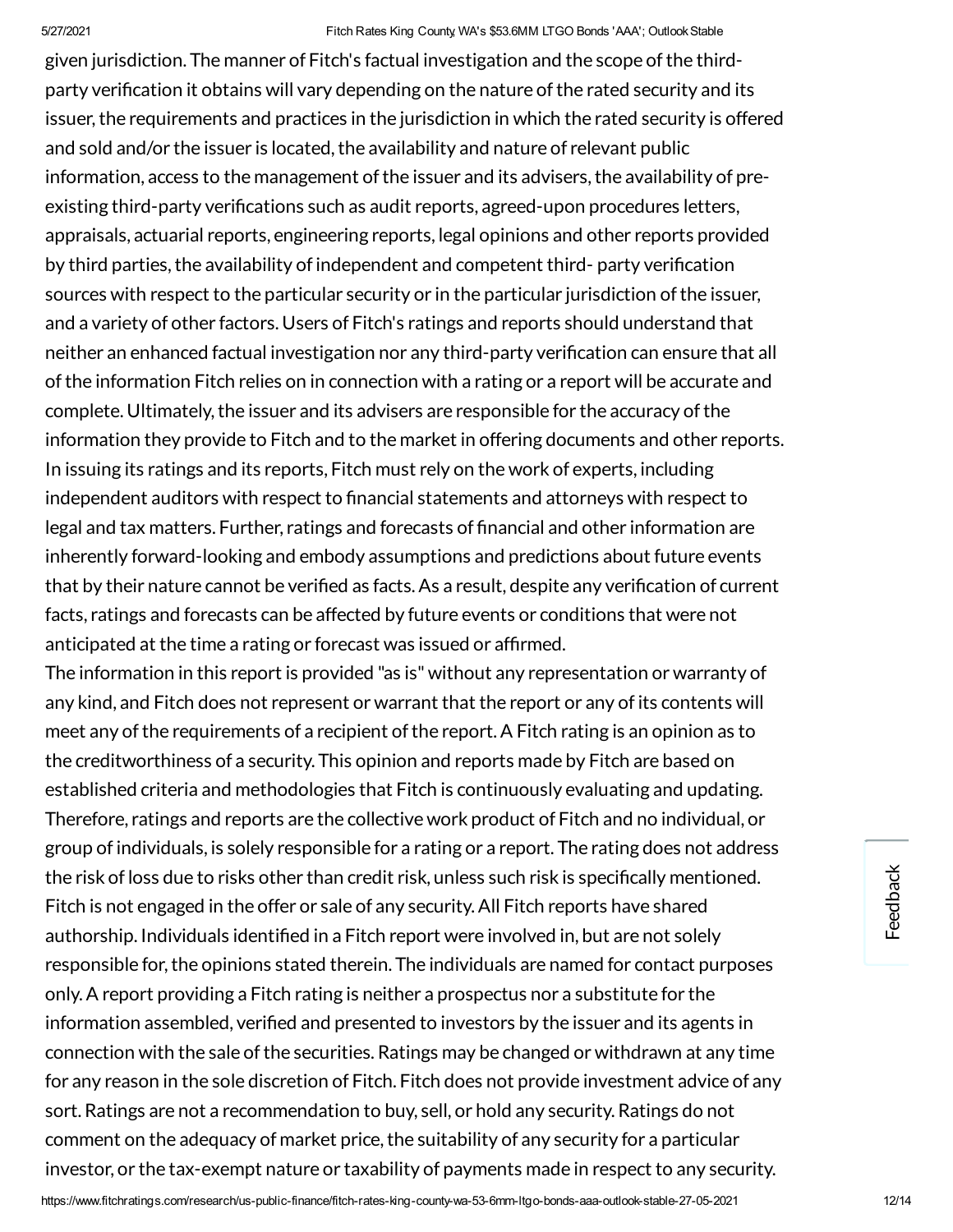Fitch receives fees from issuers, insurers, guarantors, other obligors, and underwriters for rating securities. Such fees generally vary from US\$1,000 to US\$750,000 (or the applicable currency equivalent) per issue. In certain cases, Fitch will rate all or a number of issues issued by a particular issuer, or insured or guaranteed by a particular insurer or guarantor,for a single annual fee. Such fees are expected to vary from US\$10,000 to US\$1,500,000 (or the applicable currency equivalent). The assignment, publication, or dissemination of a rating by Fitch shall not constitute a consent by Fitch to use its name as an expert in connection with any registration statement filed under the United States securities laws, the Financial Services and Markets Act of 2000 of the United Kingdom, or the securities laws of any particular jurisdiction. Due to the relative efficiency of electronic publishing and distribution, Fitch research may be available to electronic subscribers up to three days earlier than to print subscribers.

For Australia, New Zealand, Taiwan and South Korea only: Fitch Australia Pty Ltd holds an Australian financial services license (AFS license no. 337123) which authorizes it to provide credit ratings to wholesale clients only.Credit ratings information published by Fitch is not intended to be used by persons who are retail clients within the meaning of the Corporations Act 2001

Fitch Ratings, Inc. is registered with the U.S. Securities and Exchange Commission as a Nationally Recognized Statistical Rating Organization (the "NRSRO").While certain ofthe NRSRO's credit rating subsidiaries are listed on Item 3 of Form NRSRO and as such are authorized to issue credit ratings on behalf of the NRSRO (see

https://www.fitchratings.com/site/regulatory), other credit rating subsidiaries are not listed on Form NRSRO (the "non-NRSROs") and therefore credit ratings issued by those subsidiaries are not issued on behalf of the NRSRO. However, non-NRSRO personnel may participate in determining credit ratings issued by or on behalf of the NRSRO.

#### READ LESS

#### SOLICITATION STATUS

The ratings above were solicited and assigned or maintained by Fitch at the request of the rated entity/issuer or a related third party.Any exceptions follow below.

#### <span id="page-12-0"></span>ENDORSEMENT POLICY

Fitch's international credit ratings produced outside the EU or the UK, as the case may be, are endorsed for use by regulated entities within the EU or the UK, respectively,for regulatory purposes, pursuant to the terms of the EU CRA Regulation or the UK Credit Rating Agencies (Amendment etc.) (EU Exit) Regulations 2019, as the case may be. Fitch's approach to endorsement in the EU and the UK can be found on Fitch's [Regulatory](https://www.fitchratings.com/regulatory) Affairs